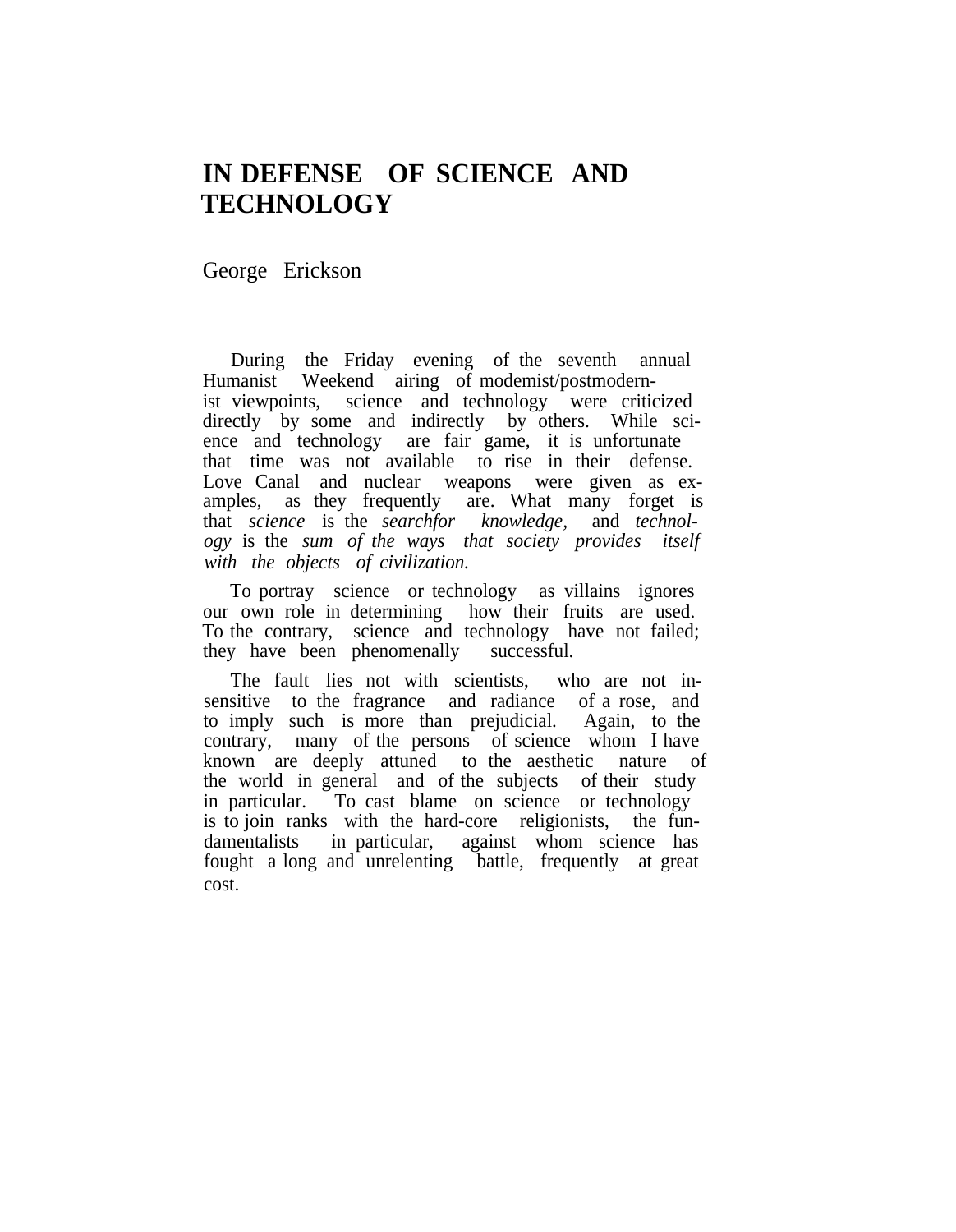No, science is not at fault, nor technology. The fault is ours. It belongs to those of us who treasure opinion more than knowledge. It belongs to those who use technology to gamer profits regardless of the human and environmental costs. It belongs to churches that preach love and tolerate greed, and to the ignorant and indolent who read the sports and the funnies, but rely on astrology tables or the church to show them the way.

The famous physicist, Leo Szilard, fought against use of the atom bomb, cabling and sending memoranda to President Roosevelt, urging an international demonstration so that the Japanese could witness its power and surrender. But others, not scientists, determined that the bomb would be used for effect-and not as a mere demonstration.

As I looked about the meeting room at the 1992 Humanist Weekend conference, noting the average age of the participants, I calculated that were it not for science, many of us would not even be there, and most of the remainder, assailed with an assortment of pock marks, uncorrected vision, hearing loss and perhaps the occasional missing limb, would find it difficult to communicate our disdain for science, speaking, as we most certainly would, through the gaps between our painful, decaying teeth.

Jacob Bronowski, Humanist and *scientist,* will always be remembered by those who saw this gentle man in the stunning British Broadcasting Corporation's series, "The Ascent of Man." Near the end of the series he addressed the criticism that many so wrongly make of science: that it is dehumanizing and responsible for our ills.

In that scene, Bronowski slowly walked into an Auschwitz pond until its waters lapped over the tops of his polished shoes. He bent over, reached into the pond and brought up a fistful of verdant, sodden grass. Then, looking up into the cameras, he began: